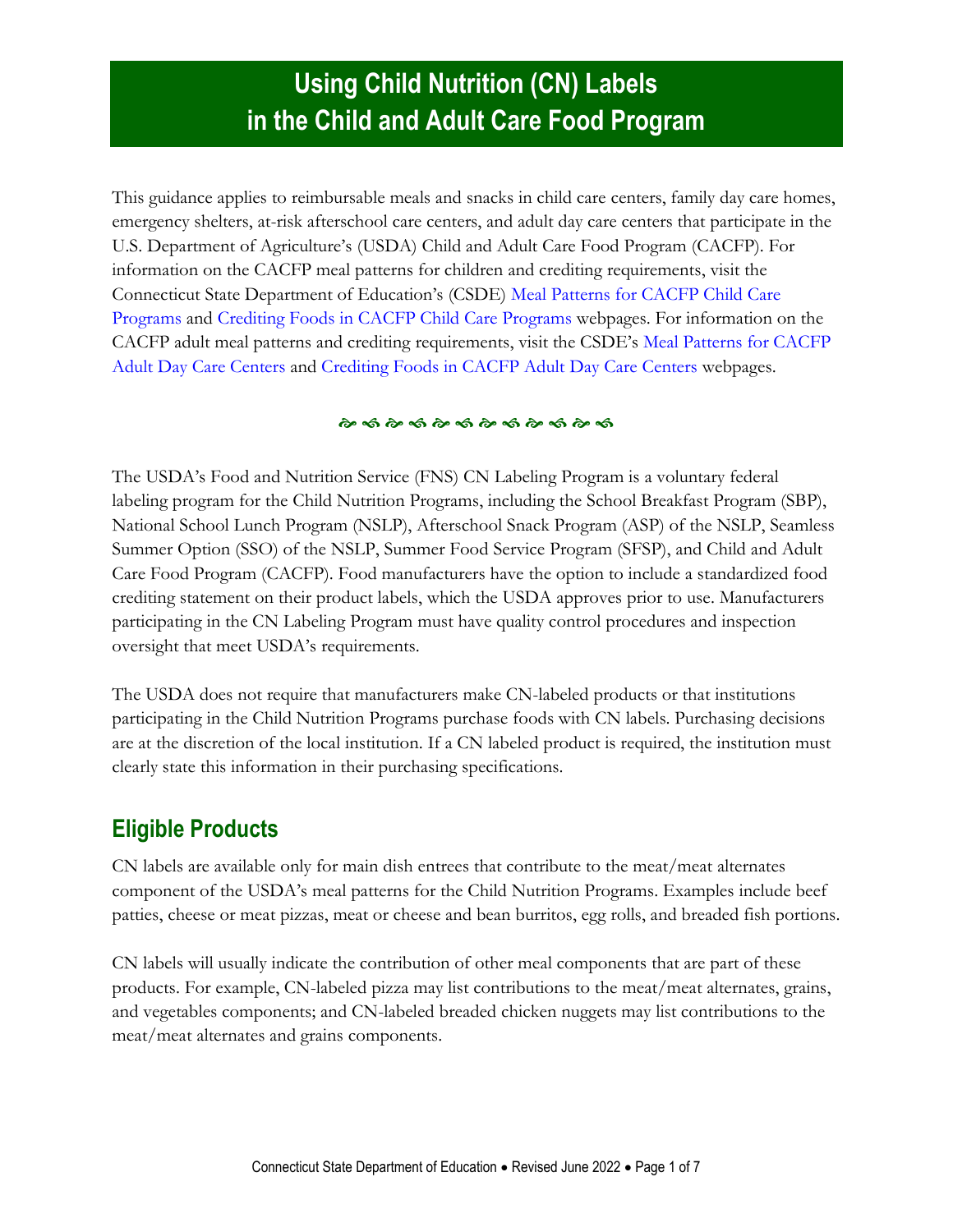### **Benefits of Using CN-labeled Products**

A CN label statement clearly identifies the contribution of a commercial product toward the meal pattern requirements, based on the USDA's evaluation of the product's formulation. CN labeling provides a warranty that the product contributes to the meal pattern requirements, as printed on the label.

### **Considerations for CN-labeled Products**

A CN label does not indicate that the product is healthier, more nutritious, or of a higher quality than a similar non-CN labeled product. The CN crediting statement declares the quantities of the creditable food items in a processed food that can be used to meet the meal pattern requirements. While a CN labeled product is guaranteed to contain a certain quantity of food, it does not indicate that the quality of the food is any different than a non-CN labeled food. Additionally, a CN label does not indicate that the product is safer to eat, or free of pathogens or allergens.

## **Identifying CN Labels**

The CN label is found on the product packaging and will contain the following:

- the CN logo, which is a distinct border;
- the meal pattern contribution statement;
- a six-digit product identification number, which is assigned by the Agricultural Marketing Service (AMS) of the USDA;
- the USDA Food and Nutrition Services (FNS) authorization statement;
- the month and year of AMS approval; and
- other required label features, including product name, inspection legend, ingredient statement, signature/address line, and net weight.

Table 1 shows an example of a CN label.

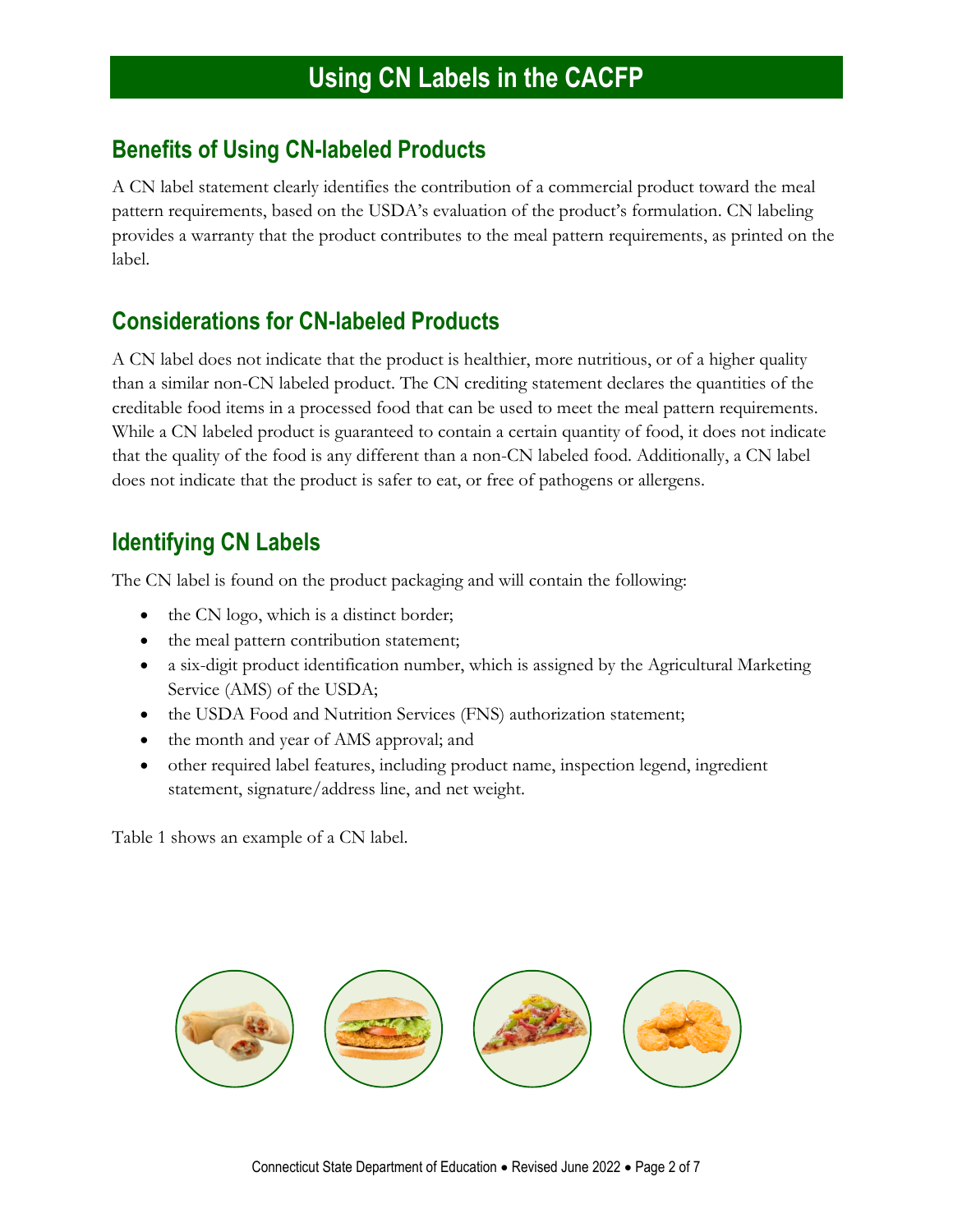

## **Acceptable Documentation**

Acceptable and valid documentation for a CN label includes 1) the original CN label from the product carton; or 2) a photocopy or photograph of the CN label shown attached to the original product carton. CN labels that are photocopied or photographed must be visible and legible.

#### **CN labels with a watermark**

Manufacturers may use a CN label with a watermark when the CN logo and contribution statement are on product information other than the actual product carton. Manufactures may provide a watermarked CN label during the bidding process. A watermarked CN label is acceptable documentation for the Administrative Review of the Child Nutrition Programs when it is attached to a Bill of Lading (invoice) containing the product name. Original CN labels on product cartons will not have a watermark.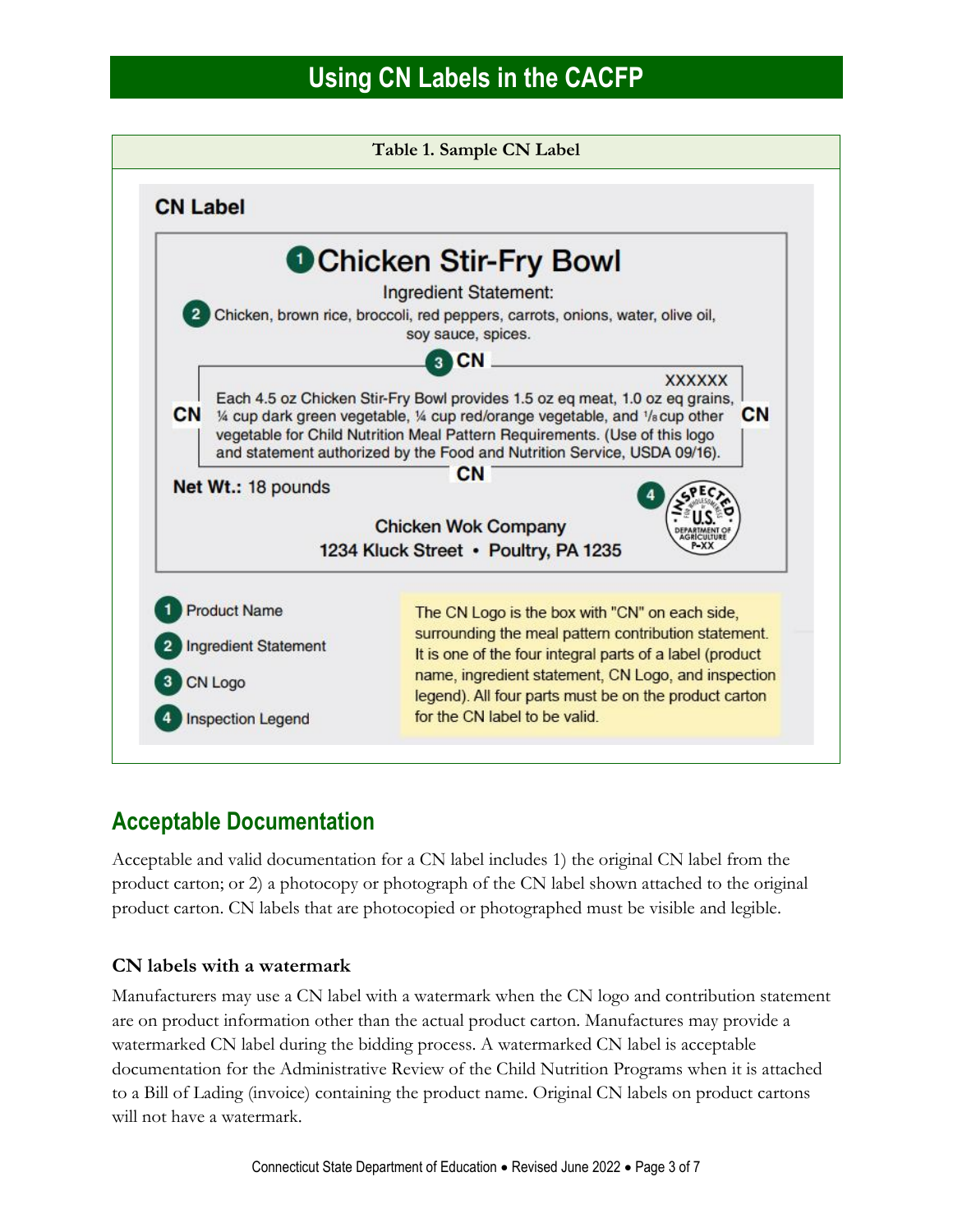Table 2 shows an example of a watermarked CN label. For more information, refer to [USDA Memo](https://www.fns.usda.gov/cn-labels-copied-watermark-acceptable-documentation)  [SP 11-2015 \(v2\), CACFP 10-2015 and SFSP 13-2015:](https://www.fns.usda.gov/cn-labels-copied-watermark-acceptable-documentation) *CN Labels Copied with a Watermark Acceptable Documentation*.



For additional guidance on accepting product documentation, refer to the CSDE's resource, *[Accepting Processed Product Documentation in the CACFP](https://portal.ct.gov/-/media/SDE/Nutrition/CACFP/Crediting/Accepting_Processed_Product_Documentation_CACFP.pdf.)*, and the USDA's policy memos [SP 11-2015](https://www.fns.usda.gov/cn-labels-copied-watermark-acceptable-documentation)  [\(v2\), CACFP 10-2015 and SFSP 13-2015:](https://www.fns.usda.gov/cn-labels-copied-watermark-acceptable-documentation) *CN Labels Copied with a Watermark Acceptable Documentation,* and [SP 27-2015, CACFP 09-2015 and SFSP 12-2015:](https://www.fns.usda.gov/administrative-review-process-regarding-child-nutrition-cn-label-watermarked-cn-label-and) *Administrative Review Process Regarding the Child Nutrition (CN) Label, Watermarked CN Label and Manufacturer's Product Formulation Statement.*

#### **Authorized CN Labels and Manufacturers**

The AMS publishes a list of manufacturers approved for CN labels and a list of products with CN labels. These lists are updated monthly. For more information, visit the USDA's [Authorized Labels](https://www.fns.usda.gov/cn/labeling/usdausdc-authorized-labels-and-manufacturers)  [and Manufacturers](https://www.fns.usda.gov/cn/labeling/usdausdc-authorized-labels-and-manufacturers) webpage.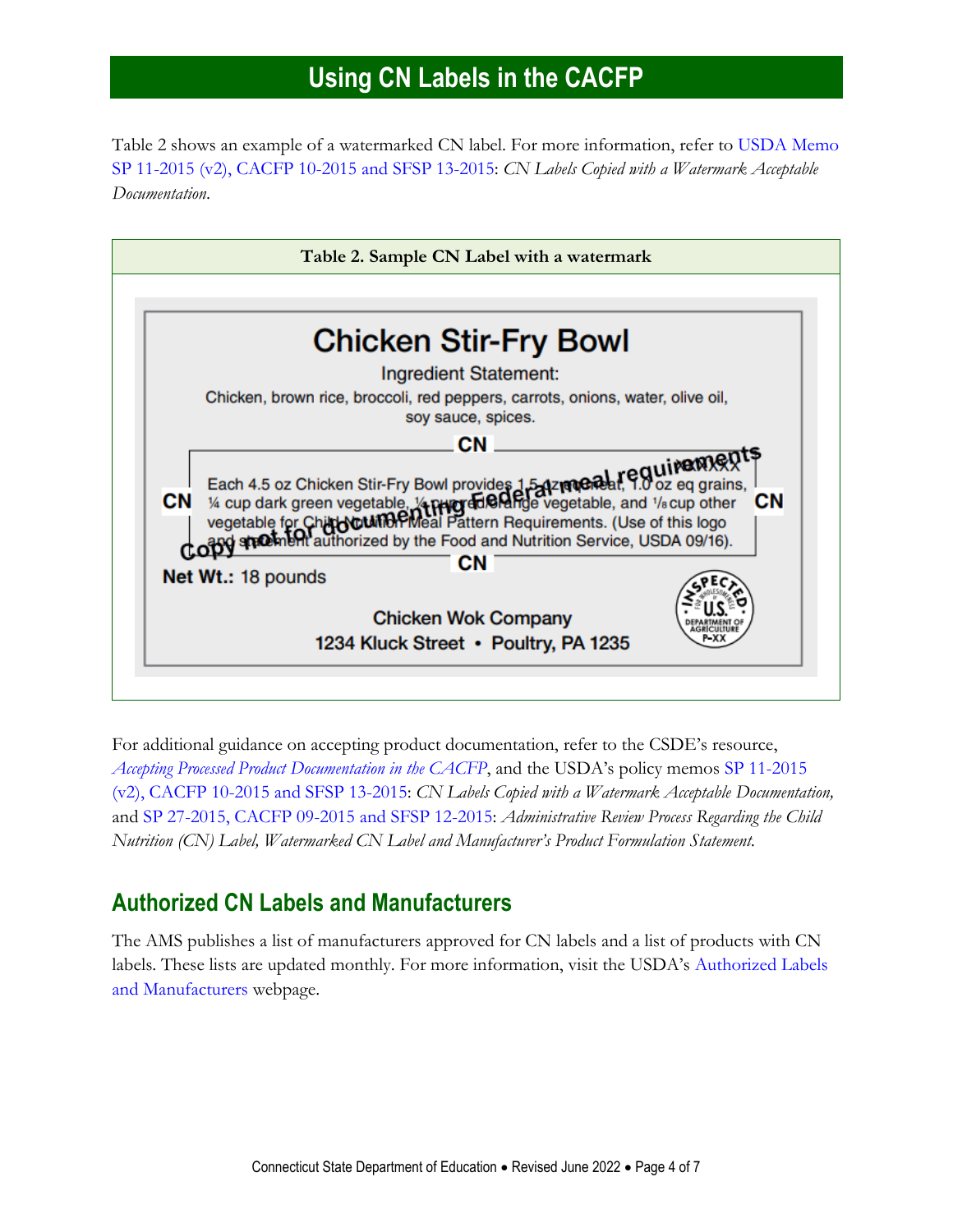#### **Resources**

- Accepting Processed Product Documentation in the CACFP (CSDE): [https://portal.ct.gov/-/media/SDE/Nutrition/CACFP/Crediting/](https://portal.ct.gov/-/media/SDE/Nutrition/CACFP/Crediting/Accepting_Processed_Product_Documentation_CACFP.pdf) [Accepting\\_Processed\\_Product\\_Documentation\\_CACFP.pdf](https://portal.ct.gov/-/media/SDE/Nutrition/CACFP/Crediting/Accepting_Processed_Product_Documentation_CACFP.pdf)
- Appendix C: The USDA Child Nutrition Labeling Program (USDA's Food Buying Guide for Child Nutrition Programs): [https://foodbuyingguide.fns.usda.gov/Content/TablesFBG/USDA\\_FBG\\_Appendix\\_C.pdf](https://foodbuyingguide.fns.usda.gov/Content/TablesFBG/USDA_FBG_Appendix_C.pdf)
- Authorized Manufacturers and Labels (USDA webpage): <https://www.fns.usda.gov/cnlabeling/usdausdc-authorized-labels-and-manufacturers>
- Bite Size Module 2: Meal Pattern Documentation (CSDE): [https://portal.ct.gov/SDE/Nutrition/Meal-Patterns-CACFP-Child-Care-Programs/Related-](https://portal.ct.gov/SDE/Nutrition/Meal-Patterns-CACFP-Child-Care-Programs/Related-Resources#BiteSize)[Resources#BiteSize](https://portal.ct.gov/SDE/Nutrition/Meal-Patterns-CACFP-Child-Care-Programs/Related-Resources#BiteSize)
- CN Labeling (USDA webpage): <https://www.fns.usda.gov/cnlabeling/child-nutrition-cn-labeling-program>
- Crediting Commercial Processed Products in CACFP Adult Day Care Centers (CSDE webpage): [https://portal.ct.gov/SDE/Nutrition/Crediting-Foods-in-CACFP-Adult-Day-Care-](https://portal.ct.gov/SDE/Nutrition/Crediting-Foods-in-CACFP-Adult-Day-Care-Centers/Documents#CommercialProducts)[Centers/Documents#CommercialProducts](https://portal.ct.gov/SDE/Nutrition/Crediting-Foods-in-CACFP-Adult-Day-Care-Centers/Documents#CommercialProducts)
- Crediting Commercial Processed Products in Child Care Programs (CSDE webpage): [https://portal.ct.gov/SDE/Nutrition/Crediting-Foods-in-CACFP-Child-Care-](https://portal.ct.gov/SDE/Nutrition/Crediting-Foods-in-CACFP-Child-Care-Programs/Documents#CommercialProducts)[Programs/Documents#CommercialProducts](https://portal.ct.gov/SDE/Nutrition/Crediting-Foods-in-CACFP-Child-Care-Programs/Documents#CommercialProducts)
- Crediting Foods in CACFP Adult Day Care Centers (CSDE webpage): [https://portal.ct.gov/SDE/Nutrition/Crediting-Foods-in-CACFP-Adult-Day-Care-Centers](http://portal.ct.gov/SDE/Nutrition/Crediting-Foods-in-CACFP-Adult-Day-Care-Centers)
- Crediting Foods in CACFP Child Care Programs (CSDE webpage): [https://portal.ct.gov/SDE/Nutrition/Crediting-Foods-in-CACFP-Child-Care-Programs](http://portal.ct.gov/SDE/Nutrition/Crediting-Foods-in-CACFP-Child-Care-Programs)
- Food Buying Guide for Child Nutrition Programs (USDA): <https://www.fns.usda.gov/tn/food-buying-guide-for-child-nutrition-programs>
- Meal Patterns for CACFP Adult Day Care Centers (CSDE webpage): <http://portal.ct.gov/SDE/Nutrition/Meal-Patterns-CACFP-Adult-Centers>
- Meal Patterns for CACFP Child Care Programs (CSDE webpage): <http://portal.ct.gov/SDE/Nutrition/Meal-Patterns-CACFP-Child-Care-Programs>
- Presentation: CN Labels and Product Formulation Statements (USDA): [https://theicn.org/resources/930/march-2016/109876/manufacturers-product-formulation](https://theicn.org/resources/930/march-2016/109876/manufacturers-product-formulation-statement-pfs03-31-16.pdf)[statement-pfs03-31-16.pdf](https://theicn.org/resources/930/march-2016/109876/manufacturers-product-formulation-statement-pfs03-31-16.pdf)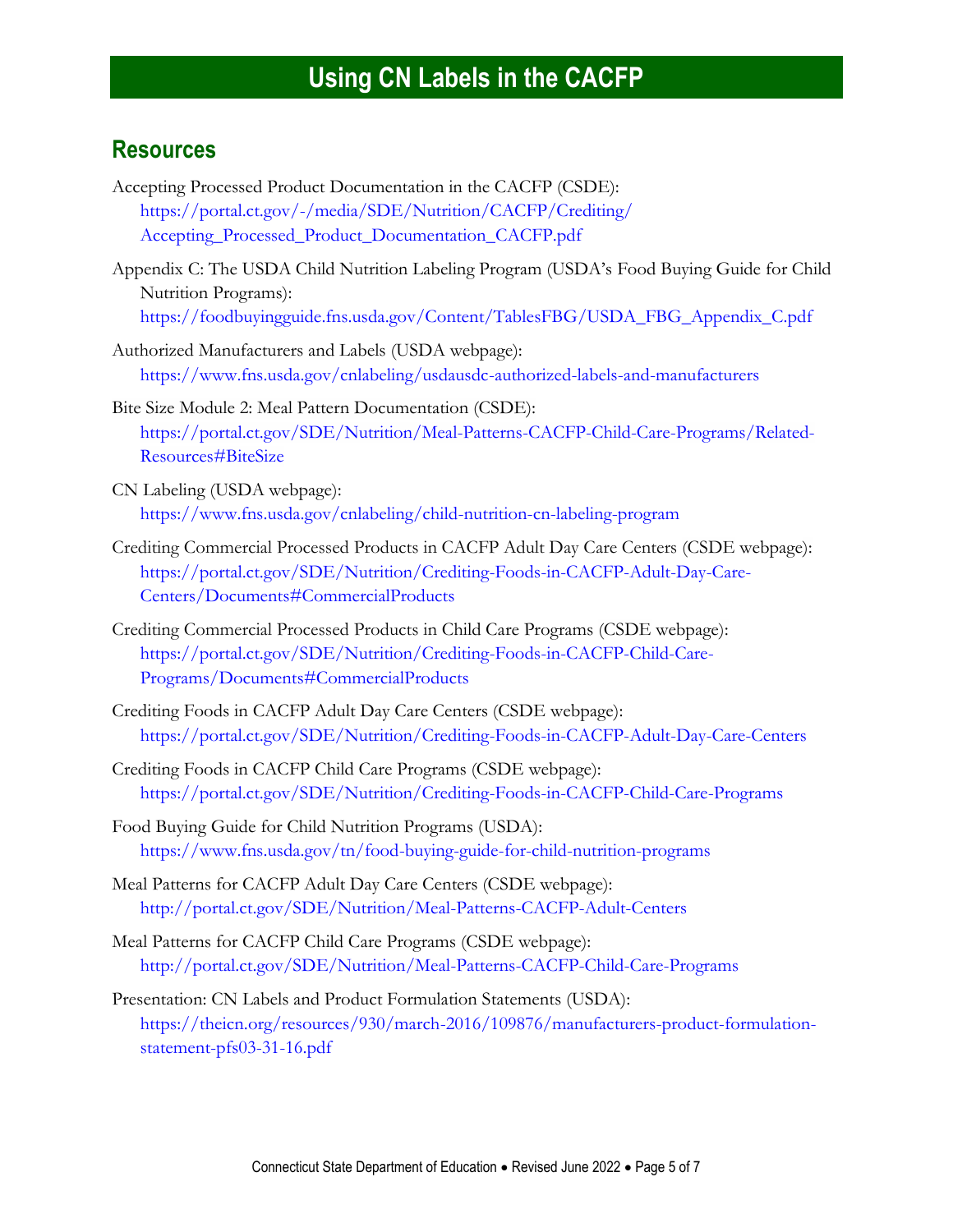Resources for the CACFP Meal Patterns (CSDE):

[https://portal.ct.gov/-/media/SDE/Nutrition/CACFP/MealPattern/](https://portal.ct.gov/-/media/SDE/Nutrition/CACFP/MealPattern/Resources_CACFP_Meal_Patterns.pdf) [Resources\\_CACFP\\_Meal\\_Patterns.pdf](https://portal.ct.gov/-/media/SDE/Nutrition/CACFP/MealPattern/Resources_CACFP_Meal_Patterns.pdf)

- USDA Memo SP 11-2015 (v2), CACFP 10-2015 and SFSP 13-2015: CN Labels Copied with a Watermark Acceptable Documentation: <https://www.fns.usda.gov/cn-labels-copied-watermark-acceptable-documentation>
- USDA Memo SP 27-2015, CACFP 09-2015 and SFSP 12-2015: Administrative Review Process Regarding the Child Nutrition (CN) Label, Watermarked CN Label and Manufacturer's Product Formulation Statement: [https://www.fns.usda.gov/administrative-review-process-regarding-child-nutrition-cn-label](https://www.fns.usda.gov/administrative-review-process-regarding-child-nutrition-cn-label-watermarked-cn-label-and)[watermarked-cn-label-and](https://www.fns.usda.gov/administrative-review-process-regarding-child-nutrition-cn-label-watermarked-cn-label-and)